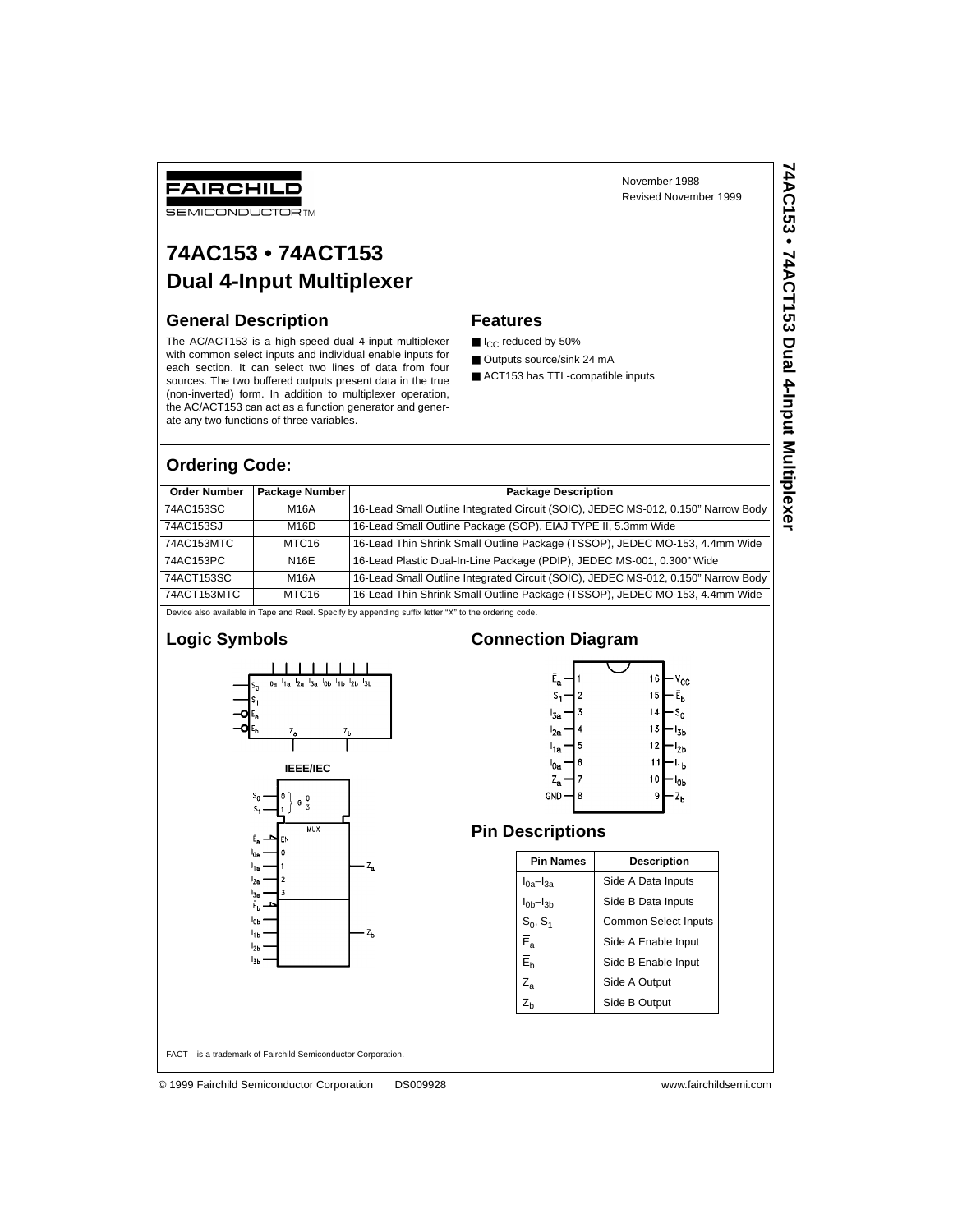### **Functional Description**

The AC/ACT153 is a dual 4-input multiplexer. It can select two bits of data from up to four sources under the control of the common Select inputs  $(S_0, S_1)$ . The two 4-input multiplexer circuits have individual active-LOW Enables ( $\overline{E}_a$ ,  $\overline{E}_b$ ) which can be used to strobe the outputs independently. When the Enables ( $E_a$ ,  $E_b$ ) are HIGH, the corresponding outputs  $Z_a$ ,  $Z_b$ ) are forced LOW. The AC/ACT153 is the logic implementation of a 2-pole, 4-position switch, where the position of the switch is determined by the logic levels supplied to the Select inputs. The logic equations for the outputs are shown below.

$$
Z_a = \overline{E}_a \cdot (I_{0a} \cdot \overline{S}_1 \cdot \overline{S}_0 + I_{1a} \cdot \overline{S}_1 \cdot S_0 + I_{2a} \cdot S_1 \cdot S_0)
$$
  
\n
$$
I_{2a} \cdot S_1 \cdot \overline{S}_0 + \overline{I_{3a}} \cdot \overline{S}_1 \cdot S_0
$$
  
\n
$$
Z_b = \overline{E}_b \cdot (I_{0b} \cdot \overline{S}_1 \cdot \overline{S}_0 + I_{1b} \cdot \overline{S}_1 \cdot S_0 + I_{2b} \cdot S_1 \cdot S_0 + I_{2b} \cdot S_1 \cdot S_0)
$$

|         | <b>Select</b><br><b>Inputs</b> |   | Inputs (a or b) |    |                |       |   |  |  |
|---------|--------------------------------|---|-----------------|----|----------------|-------|---|--|--|
| $s_{o}$ | $S_1$                          | Ē | ı <sub>0</sub>  | 1, | I <sub>2</sub> | $I_3$ | z |  |  |
| X       | X                              | н | X               | X  | X              | X     |   |  |  |
| L       | L                              | L |                 | X  | X              | X     | L |  |  |
| L       | L                              | L | Н               | X  | X              | X     | н |  |  |
| H       | L                              | L | X               | L  | X              | X     | L |  |  |
| н       | L                              | L | X               | н  | X              | X     | н |  |  |
| L       | H                              | L | X               | X  | L              | X     | L |  |  |
| L       | н                              | L | X               | Χ  | н              | X     | н |  |  |
| H       | H                              | L | X               | X  | X              | L     | L |  |  |
| н       | Н                              |   | Χ               | Χ  | Χ              | н     | н |  |  |

H = HIGH Voltage Level L = LOW Voltage Level  $X = ImmateriaI$ 

**Truth Table**

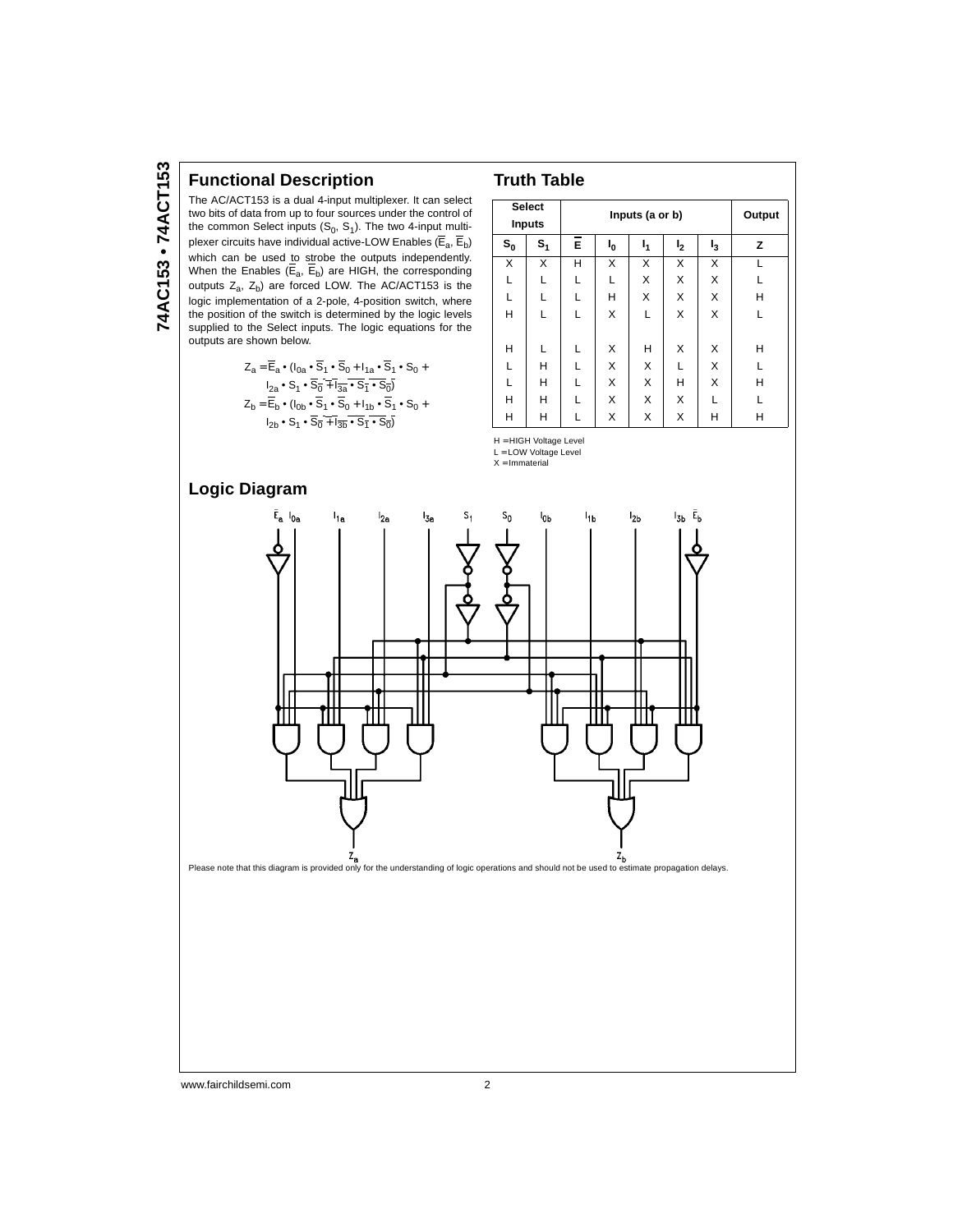# **Absolute Maximum Ratings**(Note 1) **Recommended Operating**

| Absolute Maximum Ratings(Note 1)         | Recommended Operatin |                                   |  |
|------------------------------------------|----------------------|-----------------------------------|--|
| Supply Voltage $(V_{CC})$                | $-0.5V$ to $+7.0V$   | Conditions                        |  |
| DC Input Diode Current $(I_{\text{IV}})$ |                      | Supply Voltage $(N_{\text{ext}})$ |  |

| DC Input Diode Current $(I_{IK})$                     |                                     | Sup                            |
|-------------------------------------------------------|-------------------------------------|--------------------------------|
| $V_1 = -0.5V$                                         | $-20$ mA                            | A                              |
| $V_1 = V_{CC} + 0.5V$                                 | $+20$ mA                            | A                              |
| DC Input Voltage $(V1)$                               | $-0.5V$ to $V_{CC}$ + 0.5V          | <b>Inpu</b>                    |
| DC Output Diode Current ( $I_{\cap K}$ )              |                                     | Out                            |
| $V_{\Omega} = -0.5V$                                  | $-20$ mA                            | Ope                            |
| $V_{\Omega} = V_{\Gamma C} + 0.5V$                    | $+20$ mA                            | Min                            |
| DC Output Voltage $(VO)$                              | $-0.5V$ to $V_{CC}$ + 0.5V          | Α                              |
| DC Output Source                                      |                                     | V                              |
| or Sink Current $(I_{\cap})$                          | $±50$ mA                            | V                              |
| DC V <sub>CC</sub> or Ground Current                  |                                     | Min                            |
| per Output Pin (I <sub>CC</sub> or I <sub>GND</sub> ) | $±50$ mA                            | Α                              |
| Storage Temperature (T <sub>STG</sub> )               | $-65^{\circ}$ C to $+150^{\circ}$ C | V                              |
| Junction Temperature (T1)                             |                                     | V                              |
| PDIP                                                  | $140^{\circ}$ C                     | Note 1<br>to the<br>$0$ ut ave |

| Recommended Operating<br>Conditions                                   |                                    | 74AC153 • 74ACT153 |
|-----------------------------------------------------------------------|------------------------------------|--------------------|
| Supply Voltage $(V_{CC})$                                             |                                    |                    |
| АC                                                                    | 2.0V to 6.0V                       |                    |
| ACT                                                                   | 4.5V to 5.5V                       |                    |
| Input Voltage $(V1)$                                                  | $0V$ to $V_{CC}$                   |                    |
| Output Voltage $(V0)$                                                 | 0V to $V_{CC}$                     |                    |
| Operating Temperature $(T_A)$                                         | $-40^{\circ}$ C to $+85^{\circ}$ C |                    |
| Minimum Input Edge Rate ( $\Delta V/\Delta t$ )                       |                                    |                    |
| <b>AC Devices</b>                                                     |                                    |                    |
| $V_{IN}$ from 30% to 70% of $V_{CC}$                                  |                                    |                    |
| $V_{CC}$ @ 3.3V, 4.5V, 5.5V                                           | $125$ mV/ns                        |                    |
| Minimum Input Edge Rate ( $\Delta V/\Delta t$ )                       |                                    |                    |
| <b>ACT Devices</b>                                                    |                                    |                    |
| $V_{IN}$ from 0.8V to 2.0V                                            |                                    |                    |
| $V_{CC}$ @ 4.5V, 5.5V                                                 | $125$ mV/ns                        |                    |
| Note 1: Absolute maximum ratings are those values beyond which damage |                                    |                    |

device may occur. The databook specifications should be met, without exception, to ensure that the system design is reliable over its power<br>supply, temperature, and output/input loading variables. Fairchild does not<br>recommend operation of FACT™ circuits outside databook specifications.

# **DC Electrical Characteristics for AC**

| Symbol                 | Parameter                                                                          | $V_{CC}$ | $T_A = +25^{\circ}C$ |      | $T_A = -40^\circ C$ to $+85^\circ C$ | <b>Units</b> | <b>Conditions</b>                 |  |
|------------------------|------------------------------------------------------------------------------------|----------|----------------------|------|--------------------------------------|--------------|-----------------------------------|--|
|                        |                                                                                    | (V)      | Typ                  |      | <b>Guaranteed Limits</b>             |              |                                   |  |
| $V_{\text{IH}}$        | Minimum HIGH Level                                                                 | 3.0      | 1.5                  | 2.1  | 2.1                                  |              | $V_{\text{OUT}} = 0.1V$           |  |
|                        | Input Voltage                                                                      | 4.5      | 2.25                 | 3.15 | 3.15                                 | $\vee$       | or $V_{\text{C} \text{C}}$ – 0.1V |  |
|                        |                                                                                    | 5.5      | 2.75                 | 3.85 | 3.85                                 |              |                                   |  |
| $V_{IL}$               | Maximum LOW Level                                                                  | 3.0      | 1.5                  | 0.9  | 0.9                                  |              | $V_{\text{OUT}} = 0.1V$           |  |
|                        | Input Voltage                                                                      | 4.5      | 2.25                 | 1.35 | 1.35                                 | $\vee$       | or $V_{CC}$ – 0.1V                |  |
|                        |                                                                                    | 5.5      | 2.75                 | 1.65 | 1.65                                 |              |                                   |  |
| $V_{OH}$               | Minimum HIGH Level                                                                 | 3.0      | 2.99                 | 2.9  | 2.9                                  |              |                                   |  |
|                        | Output Voltage                                                                     | 4.5      | 4.49                 | 4.4  | 4.4                                  | $\vee$       | $I_{OUT} = -50 \mu A$             |  |
|                        |                                                                                    | 5.5      | 5.49                 | 5.4  | 5.4                                  |              |                                   |  |
|                        |                                                                                    |          |                      |      |                                      |              | $V_{IN} = V_{II}$ or $V_{IH}$     |  |
|                        |                                                                                    | 3.0      |                      | 2.56 | 2.46                                 |              | $I_{OH} = -12$ mA                 |  |
|                        |                                                                                    | 4.5      |                      | 3.86 | 3.76                                 | $\vee$       | $I_{OH} = -24 \text{ mA}$         |  |
|                        |                                                                                    | 5.5      |                      | 4.86 | 4.76                                 |              | $I_{OH} = -24$ mA (Note 2)        |  |
| $V_{OL}$               | Maximum LOW Level                                                                  | 3.0      | 0.002                | 0.1  | 0.1                                  |              |                                   |  |
|                        | Output Voltage                                                                     | 4.5      | 0.001                | 0.1  | 0.1                                  | $\vee$       | $I_{OIII}$ = 50 µA                |  |
|                        |                                                                                    | 5.5      | 0.001                | 0.1  | 0.1                                  |              |                                   |  |
|                        |                                                                                    |          |                      |      |                                      |              | $V_{IN} = V_{II}$ or $V_{IH}$     |  |
|                        |                                                                                    | 3.0      |                      | 0.36 | 0.44                                 |              | $I_{\text{OI}} = 12 \text{ mA}$   |  |
|                        |                                                                                    | 4.5      |                      | 0.36 | 0.44                                 | $\vee$       | $I_{\text{OI}} = 24 \text{ mA}$   |  |
|                        |                                                                                    | 5.5      |                      | 0.36 | 0.44                                 |              | $I_{\Omega I}$ = 24 mA (Note 2)   |  |
| $I_{IN}$               | Maximum Input                                                                      | 5.5      |                      | ±0.1 | ±1.0                                 | μA           | $V_1 = V_{CC}$ , GND              |  |
| (Note 4)               | Leakage Current                                                                    |          |                      |      |                                      |              |                                   |  |
| $I_{OLD}$              | Minimum Dynamic                                                                    | 5.5      |                      |      | 75                                   | mA           | $V_{\text{OL}}$ $p = 1.65V$ Max   |  |
| <b>I<sub>OHD</sub></b> | Output Current (Note 3)                                                            | 5.5      |                      |      | $-75$                                | mA           | $VOHD = 3.85V$ Min                |  |
| $I_{\rm CC}$           | Maximum Quiescent                                                                  | 5.5      |                      | 4.0  | 40.0                                 |              | $V_{IN} = V_{CC}$                 |  |
| (Note 4)               | Supply Current                                                                     |          |                      |      |                                      | μA           | or GND                            |  |
|                        | Note 2: All outputs loaded; thresholds on input associated with output under test. |          |                      |      |                                      |              |                                   |  |

**Note 3:** Maximum test duration 2.0 ms, one output loaded at a time.

Note 4:  $I_{IN}$  and  $I_{CC}$  @ 3.0V are guaranteed to be less than or equal to the respective limit @ 5.5V V<sub>CC</sub>.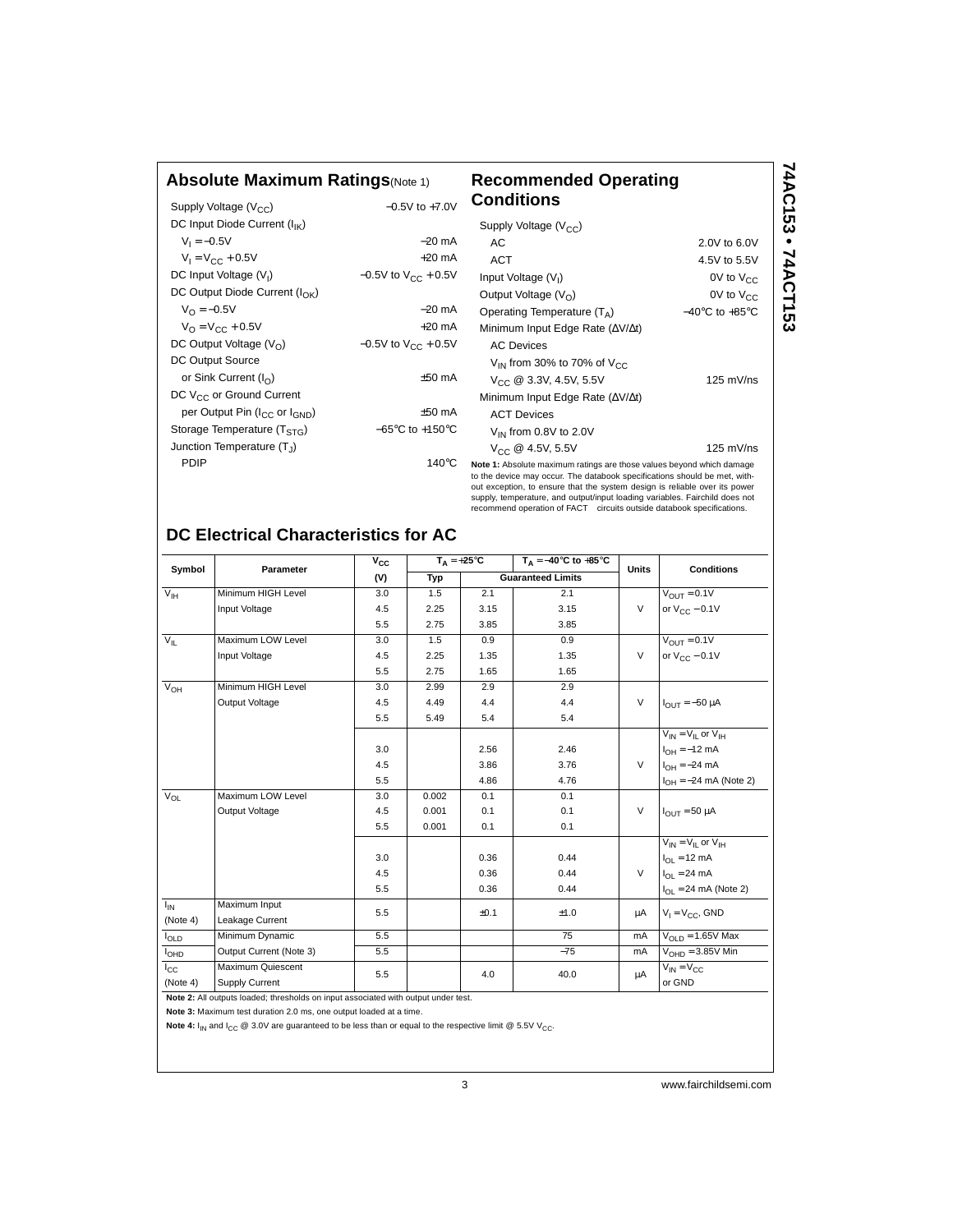### **DC Electrical Characteristics for ACT**

| Symbol           | Parameter                           | $v_{\rm cc}$ | $T_{\text{A}} = +25^{\circ}C$ |      | $T_A = -40^{\circ}$ C to $+85^{\circ}$ C | <b>Units</b> | <b>Conditions</b>              |
|------------------|-------------------------------------|--------------|-------------------------------|------|------------------------------------------|--------------|--------------------------------|
|                  |                                     | (V)          | Typ                           |      | <b>Guaranteed Limits</b>                 |              |                                |
| $V_{IH}$         | Minimum HIGH Level                  | 4.5          | 1.5                           | 2.0  | 2.0                                      | $\vee$       | $V_{OUT} = 0.1V$               |
|                  | Input Voltage                       | 5.5          | 1.5                           | 2.0  | 2.0                                      |              | or $V_{CC}$ – 0.1V             |
| $V_{\parallel}$  | Maximum LOW Level                   | 4.5          | 1.5                           | 0.8  | 0.8                                      | $\vee$       | $V_{OIII} = 0.1V$              |
|                  | Input Voltage                       | 5.5          | 1.5                           | 0.8  | 0.8                                      |              | or $V_{CC}$ – 0.1V             |
| $V_{OH}$         | Minimum HIGH Level                  | 4.5          | 4.49                          | 4.4  | 4.4                                      | $\vee$       | $I_{OIII} = -50 \mu A$         |
|                  | Output Voltage                      | 5.5          | 5.49                          | 5.4  | 5.4                                      |              |                                |
|                  |                                     |              |                               |      |                                          |              | $V_{IN} = V_{II}$ or $V_{IH}$  |
|                  |                                     | 4.5          |                               | 3.86 | 3.76                                     | $\vee$       | $I_{OH} = -24$ mA              |
|                  |                                     | 5.5          |                               | 4.86 | 4.76                                     |              | $I_{OH} = -24$ mA (Note 5)     |
| $V_{OL}$         | Maximum LOW Level                   | 4.5          | 0.001                         | 0.1  | 0.1                                      | $\vee$       | $I_{OIII}$ = 50 µA             |
|                  | Output Voltage                      | 5.5          | 0.001                         | 0.1  | 0.1                                      |              |                                |
|                  |                                     |              |                               |      |                                          |              | $V_{IN} = V_{II}$ or $V_{IH}$  |
|                  |                                     | 4.5          |                               | 0.36 | 0.44                                     | $\vee$       | $I_{\Omega I} = 24 \text{ mA}$ |
|                  |                                     | 5.5          |                               | 0.36 | 0.44                                     |              | $I_{OL}$ = 24 mA (Note 5)      |
| $I_{IN}$         | Maximum Input                       | 5.5          |                               | ±0.1 | ±1.0                                     | μA           | $V_1 = V_{CC}$ , GND           |
|                  | Leakage Current                     |              |                               |      |                                          |              |                                |
| $I_{CCT}$        | Maximum                             | 5.5          | 0.6                           |      | 1.5                                      | mA           | $V_1 = V_{CC} - 2.1V$          |
|                  | $I_{C}$ /Input                      |              |                               |      |                                          |              |                                |
| $I_{OLD}$        | Minimum Dynamic                     | 5.5          |                               |      | 75                                       | mA           | $VOLD = 1.65V$ Max             |
| I <sub>OHD</sub> | Output Current (Note 6)             | 5.5          |                               |      | $-75$                                    | mA           | $VOHD = 3.85V$ Min             |
| $I_{\rm CC}$     | Maximum Quiescent<br>Supply Current | 5.5          |                               | 4.0  | 40.0                                     | μA           | $V_{IN} = V_{C}$<br>or GND     |

**Note 5:** All outputs loaded; thresholds on input associated with output under test.

**Note 6:** Maximum test duration 2.0 ms, one output loaded at a time.

## **AC Electrical Characteristics for AC**

|                  |                          | $v_{\rm cc}$ |               | $T_A = +25^{\circ}C$ |      |               | $T_A = -40^\circ \text{C}$ to $+85^\circ \text{C}$ |       |
|------------------|--------------------------|--------------|---------------|----------------------|------|---------------|----------------------------------------------------|-------|
| Symbol           | Parameter                | (V)          | $C_1 = 50$ pF |                      |      | $C_1 = 50 pF$ |                                                    | Units |
|                  |                          | (Note 7)     | Min           | Typ                  | Max  | Min           | Max                                                |       |
| t <sub>PLH</sub> | Propagation Delay        | 3.3          | 2.5           | 9.5                  | 15.0 | 2.5           | 17.5                                               |       |
|                  | $S_n$ to $Z_n$           | 5.0          | 2.0           | 6.5                  | 11.0 | 2.0           | 12.5                                               | ns    |
| $t_{\text{PHL}}$ | Propagation Delay        | 3.3          | 3.0           | 8.5                  | 14.5 | 2.5           | 16.5                                               | ns    |
|                  | $S_n$ to $Z_n$           | 5.0          | 2.5           | 6.5                  | 11.0 | 2.0           | 12.0                                               |       |
| t <sub>PLH</sub> | <b>Propagation Delay</b> | 3.3          | 2.5           | 8.0                  | 13.5 | 2.0           | 16.0                                               | ns    |
|                  | $\overline{E}$ to $Z_n$  | 5.0          | 1.5           | 5.5                  | 9.5  | 1.5           | 11.0                                               |       |
| $t_{\text{PHL}}$ | <b>Propagation Delay</b> | 3.3          | 2.5           | 7.0                  | 11.0 | 2.0           | 12.5                                               |       |
|                  | $E$ to $Z_n$             | 5.0          | 2.0           | 5.0                  | 8.0  | 1.5           | 9.0                                                | ns    |
| t <sub>PLH</sub> | Propagation Delay        | 3.3          | 2.5           | 7.5                  | 12.5 | 2.0           | 14.5                                               |       |
| $I_n$ to $Z_n$   |                          | 5.0          | 1.5           | 5.5                  | 9.0  | 1.5           | 10.5                                               | ns    |
| $t_{\text{PHL}}$ | Propagation Delay        | 3.3          | 1.5           | 7.0                  | 11.5 | 1.5           | 13.0                                               |       |
|                  | $I_n$ to $Z_n$           | 5.0          | 1.5           | 5.0                  | 8.5  | 1.5           | 10.0                                               | ns    |

**Note 7:** Voltage Range 3.3 is 3.3V ± 0 3V

Voltage Range 5.0 is  $5.0V \pm 0.5V$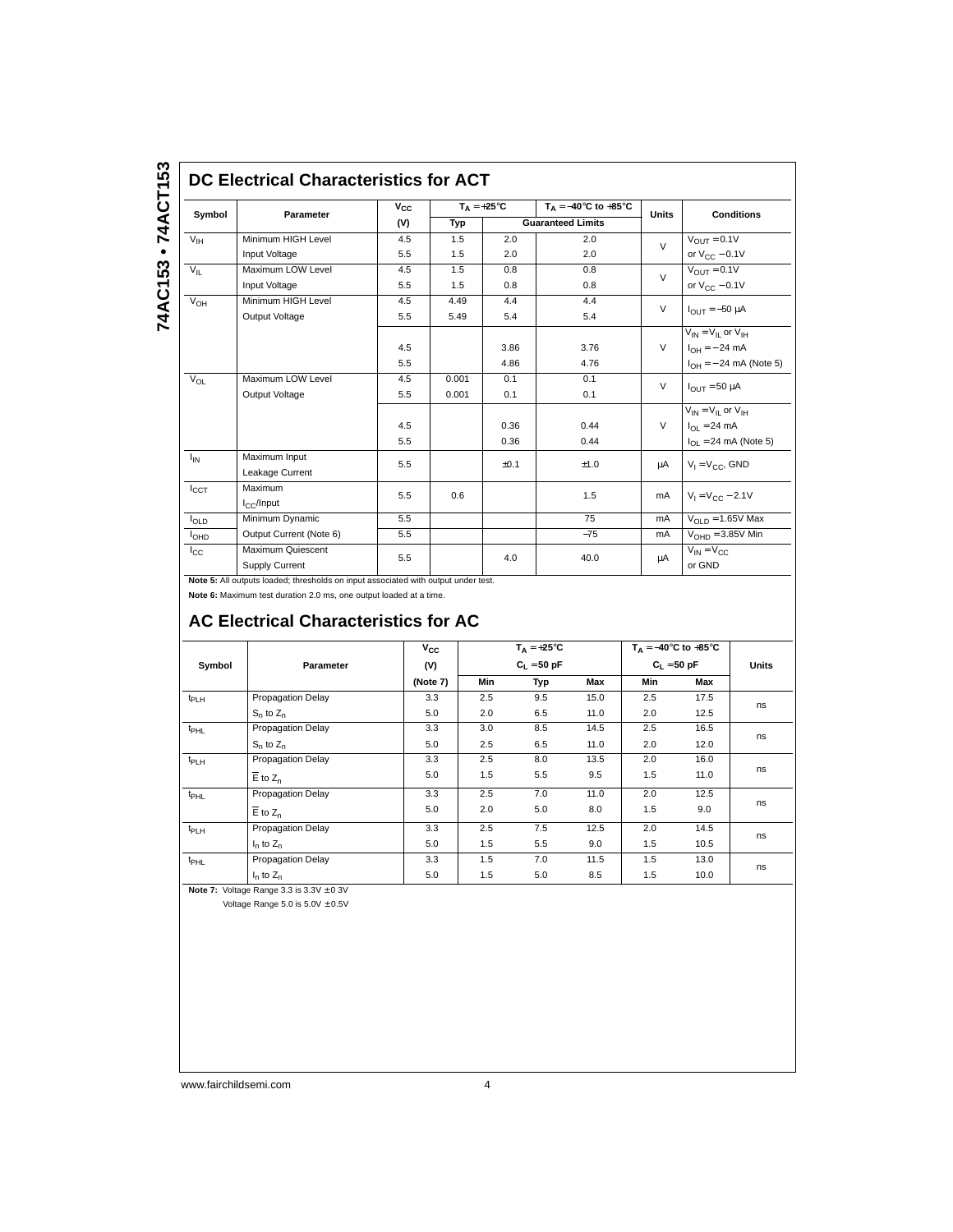# **AC Electrical Characteristics for ACT**

| Symbol           | Parameter                                      | $V_{\rm CC}$<br>(V) | $T_A = +25^{\circ}C$<br>$C_1 = 50$ pF |     |      | $T_A = -40^\circ \text{C}$ to $+85^\circ \text{C}$<br>$C_1 = 50 pF$ | <b>Units</b> |    |
|------------------|------------------------------------------------|---------------------|---------------------------------------|-----|------|---------------------------------------------------------------------|--------------|----|
|                  |                                                | (Note 8)            | Min                                   | Typ | Max  | <b>Min</b>                                                          | Max          |    |
| $t_{PLH}$        | Propagation Delay<br>$S_n$ to $Z_n$            | 5.0                 | 3.0                                   | 7.0 | 11.5 | 2.0                                                                 | 13.5         | ns |
| $t_{\text{PHL}}$ | Propagation Delay<br>$S_n$ to $Z_n$            | 5.0                 | 3.0                                   | 7.0 | 11.5 | 2.5                                                                 | 13.5         | ns |
| $t_{PLH}$        | Propagation Delay<br>$\overline{E}_n$ to $Z_n$ | 5.0                 | 2.0                                   | 6.5 | 10.5 | 2.0                                                                 | 12.5         | ns |
| $t_{\text{PHL}}$ | Propagation Delay<br>$\overline{E}_n$ to $Z_n$ | 5.0                 | 3.0                                   | 6.0 | 9.5  | 2.5                                                                 | 11.0         | ns |
| $t_{PLH}$        | Propagation Delay<br>$I_n$ to $Z_n$            | 5.0                 | 2.5                                   | 5.5 | 9.5  | 2.0                                                                 | 11.0         | ns |
| t <sub>PHL</sub> | Propagation Delay<br>$I_n$ to $Z_n$            | 5.0                 | 2.0                                   | 5.5 | 9.5  | 2.0                                                                 | 11.0         | ns |

**Note 8:** Voltage Range 5.0 is 5.0V  $\pm$  0.5V

# **Capacitance**

| Symbol   | Parameter                     | Typ  | Units | <b>Conditions</b>      |
|----------|-------------------------------|------|-------|------------------------|
| $C_{IN}$ | Input Capacitance             | 4.5  | рF    | $V_{CC} =$ OPEN        |
| ∪PD      | Power Dissipation Capacitance | 65.0 | рF    | $V_{\text{CC}} = 5.0V$ |

 $74AC153 \cdot 74ACT153$ **74AC153 • 74ACT153**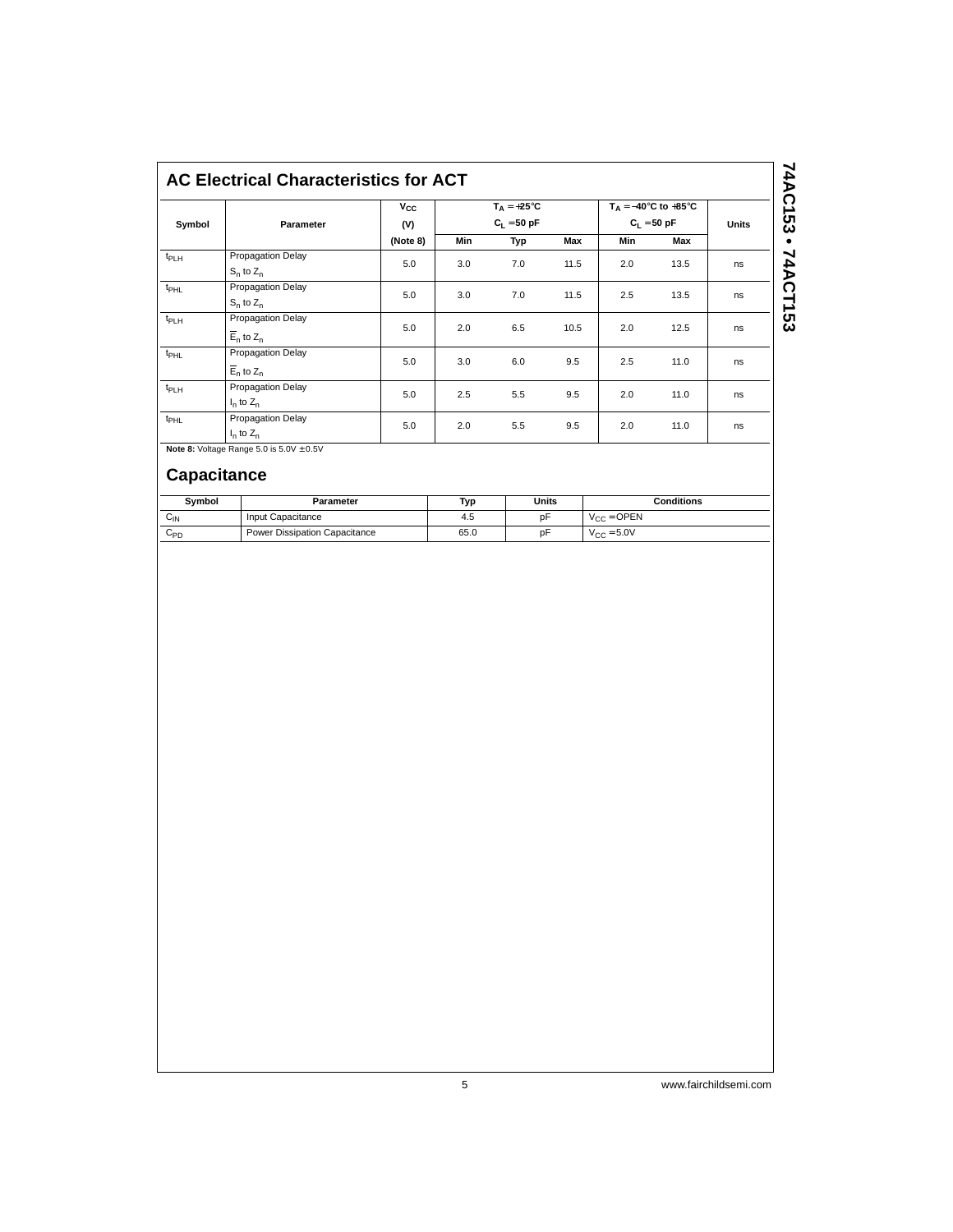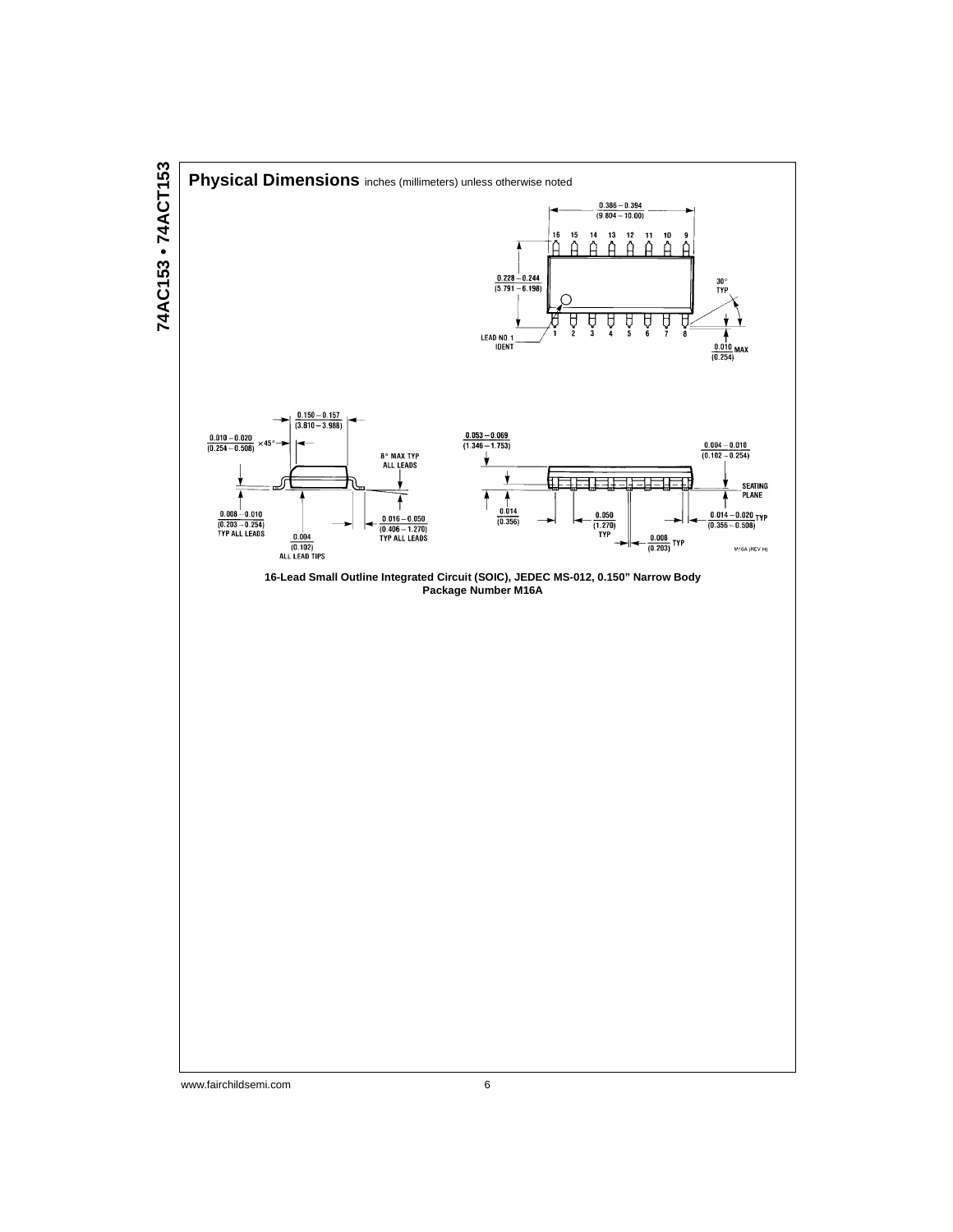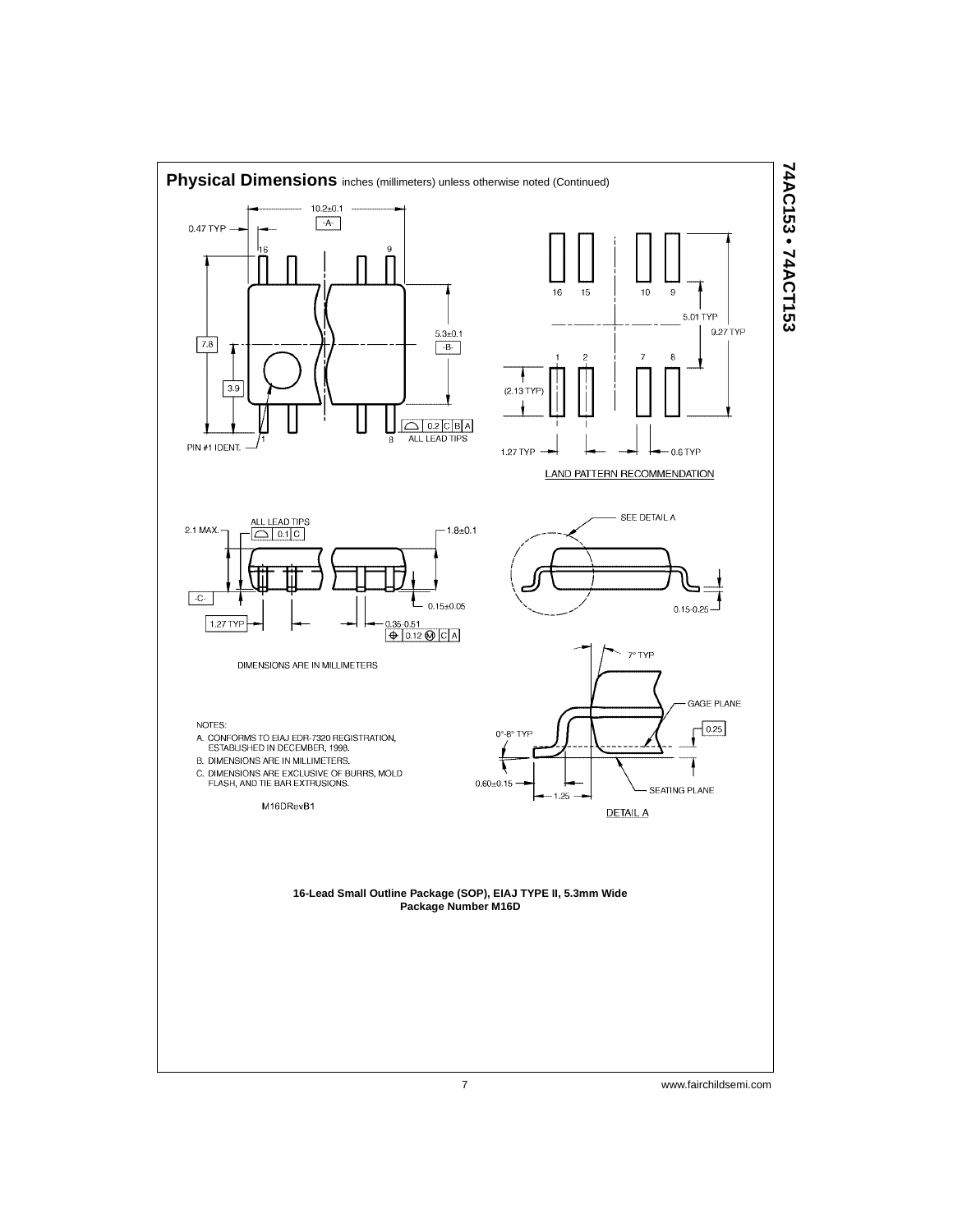

74AC153 · 74ACT153 **74AC153 • 74ACT153**